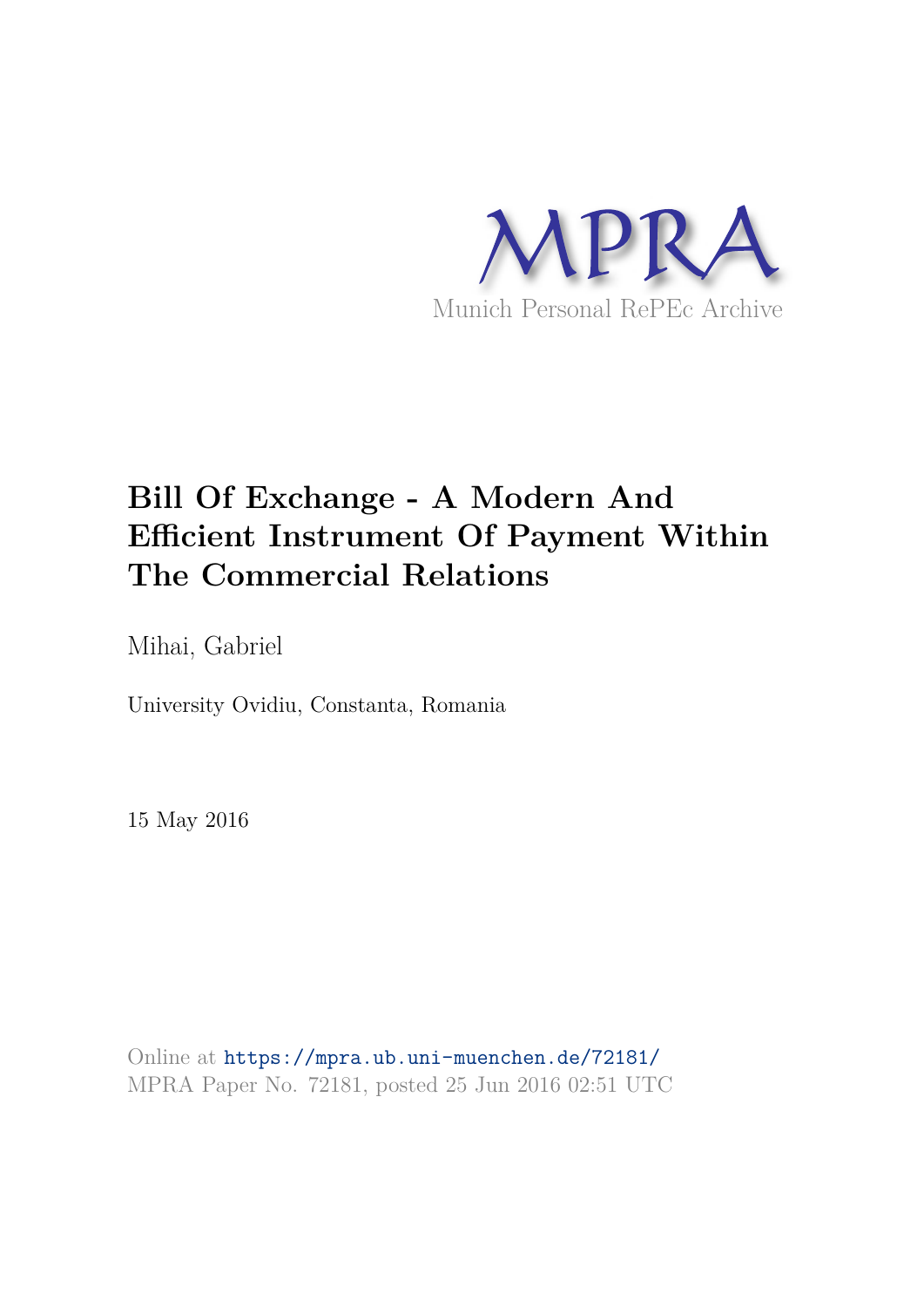# **Bill Of Exchange - A Modern And Efficient Instrument Of Payment Within The Commercial Relations**

# *Gabriel Mihai*

 $\overline{a}$ 

*Abstract: The mechanism of payment and compensation is an important component of the monetary system and financial infrastructure of the economy, ensuring the cash flow and the transfer of monetary assets. Due to the development of the trade and the economic modernization the payment in scriptural money (currency account) was imposed in the internal and international transactions, the circuit of payment instruments and credit (bills of exchange, checks, promissory notes) amplified and, recently, the electronic payment became functional by using bank cards and computerization of settlement systems, which have contributed to ensuring payment in real time, reducing the risks and costs of funds transfer.* 

*Keywords: instruments of payment, monetary assets, bill of exchange, international commerce, fiduciary currency, transaction settlement* 

*JEL Classification:F33, G23, K22* 

#### **INTRODUCTION**

Making a payment in the international transactions involves the use of some tools and instruments that ensure the settlement of the debt contracted and marks the completion of the economic transactions. Besides the traditional means of payment as the divisional currency (spare money) and fiduciary currency (bank notes or promissory notes), the business operators have a variety of methods to make payments and the choice to choose the payment instrument which meets their needs, from the perspective of the execution speed, transaction costs and the legal framework governing the payment obligations.

In the foreign exchange and financial field of the banks participating in the international settlements conventions payments are concluded and they provide payment instruments, rules governing the conduct of payments and the system of law applicable (in principle, it is used the law of the land where the paying bank has its origin)<sup>1</sup>. The increasing volume of the transactions and the growth of the financial intermediation led to the transition from the bilateral settlement of transactions between the banks through the correspondent accounts system, to the establishment of clearing houses with net settlement.<sup>2</sup>

#### **NOTION AND FEATURES**

The payment by bills of exchange is among the oldest techniques of payment, providing a high degree of security involved. The bills of exchange have emerged as a necessity imposed by the needs of the existence of a legal instrument by means of which could be effectively carried out the exchange, since this was originally a currency exchange.

The bill of exchange<sup>3</sup> is a document by which a person called the issuer, instructs another person

<sup>1</sup> Stanciu D. Cărpenaru, *Romanian Commercial Law Treaty*,Universul Juridic Publishing House, Bucharest, 2014, p. 629.

 $2$  The first clearing houses appeared in England in 1760, then after 20 years they also emerged in the USA, France, Italy, Germany. During the modern period the multinational clearing houses appeared and recently automatic clearing houses which, by computer technology, have seriously reduced the settlement period of time.

<sup>&</sup>lt;sup>3</sup> The notion of exchange/cambia comes from the Italian word *cambio* which means exchange. In the Italian legal system it is used the concept of *cambiale tratta* or only *tratta.* In the French law it is used the expression *"lettre de change"* meaning letter of change. In the old Romanian trade Code the bill of exchange was called *trata* or *policy*.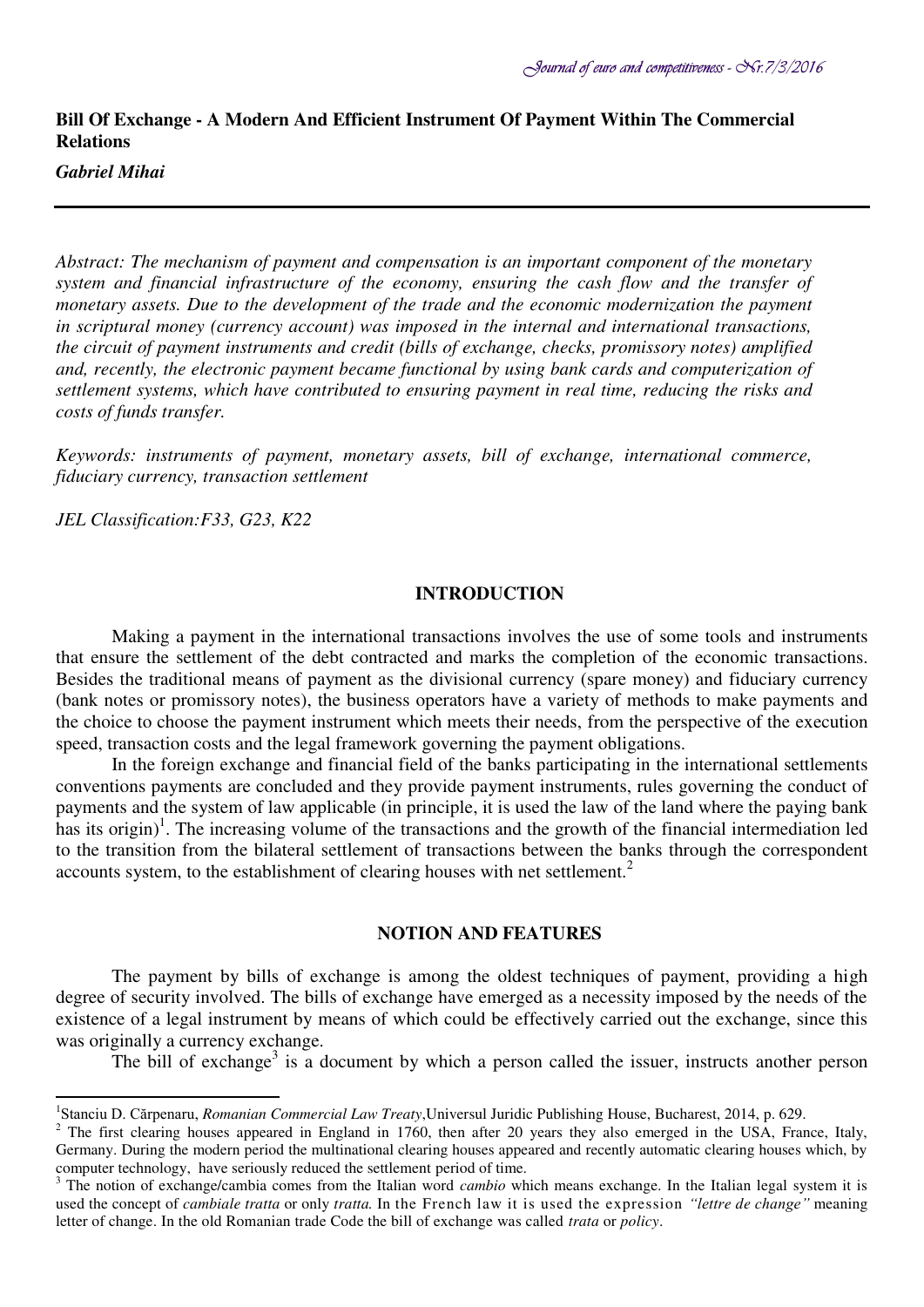called the debtor, to pay at maturity and at an established place a sum of money to a third person, named the beneficiary, or at the order of the latter. As it comes out from the definition, the bill involves three persons. The issuer is the person issuing the title and instructing about the payment of a certain amount of money. By his signature, the issuer undertakes to pay the amount of money to the beneficiary by the debtor.

The issuer of the document is called the issuer as it "issues" the title for the debtor who is obliged to make the payment. The debtor is the person who is instructed to pay a sum of money, and the beneficiary is the person to whom the payment will be made.

## **LEGAL REGULATION**

The bill of exchange is one of the credit instruments with a wide applicability in trade business, especially in the international relations and it is the subject of a unitary legal regulation represented by the convention related to the uniform law of bills of exchange and promissory notes in Geneva in  $1930<sup>4</sup>$ .

The Romanian bill of exchange legislation has the main roots in the Law no.58 / 1934 on bills of exchange and promissory notes and Law No.59 / 1934 law of the cheque. Consequently, after our country's return to the market economy, the National Bank of Romania has developed secondary regulations, in order to guide commercial banks activity with reference to the trade effects<sup>5</sup>.

Most countries have encoded laws related to bills of exchange that have followed the rules agreed by the Geneva Conventions, in order to standardize the control of the exchange bills.

The UN Convention, currently in force, was adoptedǎ by the General Assembly of the United Nations on the basis of the recommendation of the sixth committee on  $9<sup>th</sup>$  of December 1988 and includes a set of modern and detailed rules, relating to the international operations on bills of exchange and international promissory notes, establishing the legal framework and structures of the international bills of exchange (in their case the place where the bill of exchange was issued and the location details of the payment should be specified, this can only be located in a state which is party to the Convention).

In time there were attempts to unify legislations of different countries regarding the payment instruments. However, three major legal systems are used after Geneva unification of bills of exchange and promissory note regimes: the Anglo-Saxon system, the German and French system. Not being a part of the Geneva Conventions, the Anglo-Saxon countries have entirely maintained their legal regime regarding the credit instruments. Regarding the French and German system, although these countries joined the Convention of Geneva, they are still different, either by the stocks listed in Annexes to the Convention referring to uniform law on bills of exchange, either by a different interpretation of some texts from the uniform law. The fundamental differences between the German system and the French law of the trade mainly concern the provision and the rights of the holder in the event of revocation of the bills of exchange proceedings or its prescription. In English law, as well as in the German one the commitment of the bill of exchange is independent of the contracts in which it is included and the signatory is only bound on the signature put on the title.

The bill may be considered as one of the finest species of credit instruments having created its own system of specific legal rules called bills of exchange law.

The bill of exchange law separated from the private law and became an autonomous law containing both procedural and substantive law of commercial and civil nature, as well as references to public law. The scope of the bill of exchange law is strictly limited by the validity of the promissory note and of the bill of exchange obligation<sup>6</sup> and the autonomy is manifested by its priority and exclusivity of its incidence to common law, the Code of civil procedure. Besides the common features of all the commercial securities<sup>7</sup>, the bill of exchange has some specific features of its own.

Therefore, the bill is a credit instrument that gives the legal holder the right to receive the amount of

<sup>&</sup>lt;sup>4</sup> Although Romania did not join this convention, most of the provisions of the uniform law have been taken over into Romanian law, which used as a model the Italian law on bills of exchange and promissory notes from 14<sup>th</sup> of December 1933.

<sup>&</sup>lt;sup>5</sup> Technical Rule No.4 / 2009 published in the Official Gazette, Part I, no.114 of  $25<sup>th</sup>$  of February 2009 related to the trade of the banking companies and the other credit institutions with bills of exchange, promissory notes and checks as well as rules on the circulation, technical standards and content of these credit instruments

<sup>6</sup> Radu Economu, *Bill of exchange law handbook*, Lumina Lex Publishing House, Bucharest, 1996, p.8.

<sup>7</sup> The concept of *"securities"*belongs to the German law and that of *"credit instrument"* is used in the Neo-Latin law.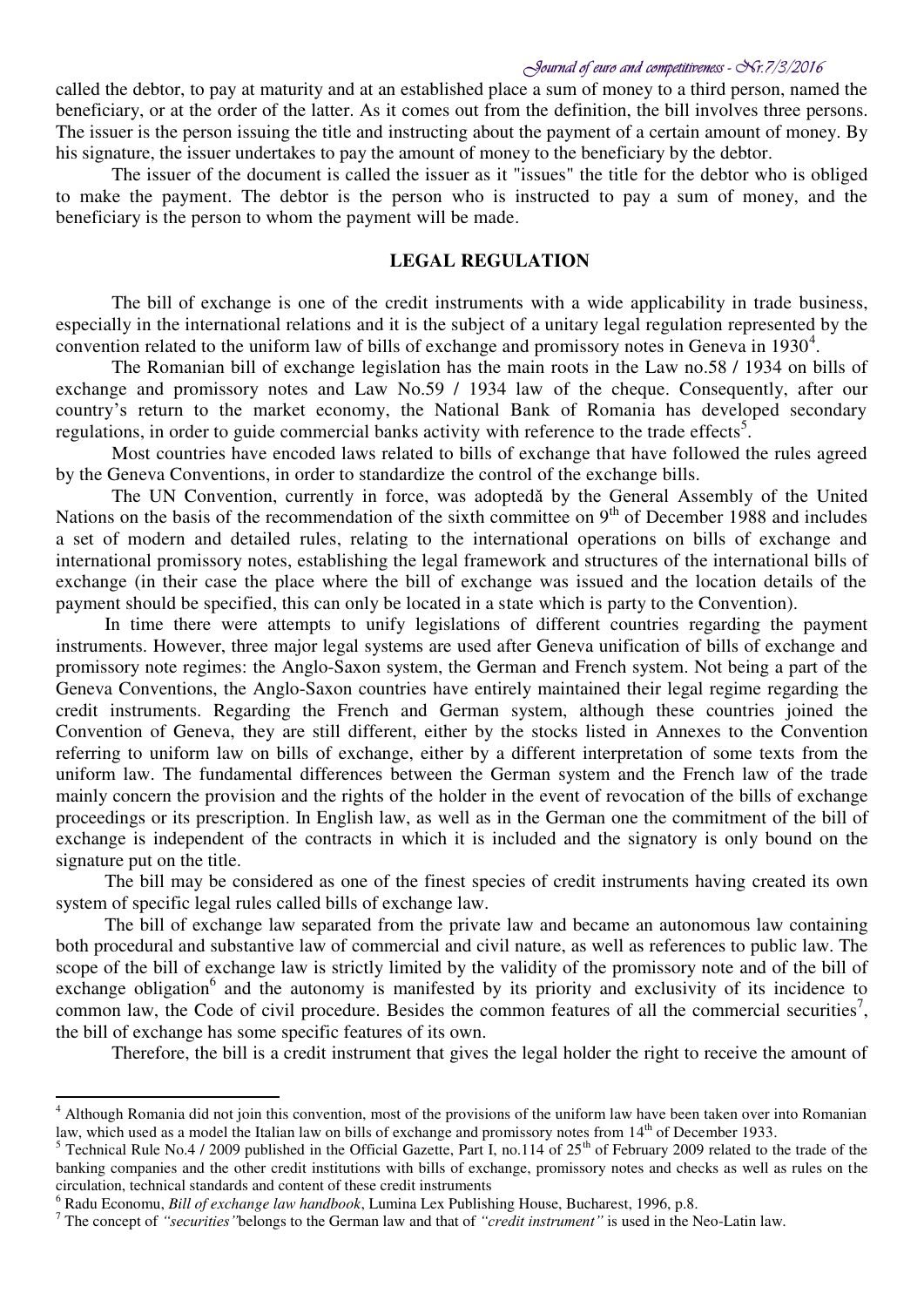money referred to in its content. The payment becomes payable after the expiry of a period from the date of issue of the bill of exchange and, because of that, by the bill of exchange a credit operation is performed. The due date is unique for all the obligations arising from the bill of exchange. The instruction of the issuer given to the debtor involves the payment of a sum of money, so that the obligation of the bill of exchange may relate solely to the payment of the specified amount of money, without any other performance.

The bill of exchange represents a complete title, the law and the corresponding obligation being contained in the document. In the absence of a key specification in the title, the use of its external elements is excluded, even if the bill of exchange would mention them. This interdiction comes from the literalness of the bill of exchange based on the formalism of the commercial securities.

The bill of exchange is a promissory note and the right contained therein may be exercised by the beneficiary or by the person to whom he has submitted the bill of exchange by endorsement. The provision "promissory" is implicit in any bill of exchange, the issuer authorizing its possessor to transfer it to another person whenever he pleases. The law also allows the transfer of the bill of exchange by common law of the assignment of debt. In this respect, within the bill of exchange must be specified "not promissory".

The bill of exchange is an abstract title and the rights and obligations arising from the bill of exchange exist validly, independent of the legal cause which generated them. The obligations under the bill of exchange can not be subordinated to a condition or to a counterperformance of the bills of exchange's owner, as the undermining safety of the bill of exchange circulation would affect the very existence of the bill of exchange obligation, therefore the law provides for the nullity of the bill of exchange in case the payment order of the debtor is conditional.

# **FUNCTIONS OF THE BILL OF EXCHANGE**

The doctrine<sup>8</sup> of the commercial law considers that the bill of exchange functions are the following: exchange instrument, credit instrument and payment instrument, their role is relevant to the needs of the commercial activity. The main function of the bill is that of credit instrument. Taking into account the fact that the amount of money stipulated in the bill does not have to be paid immediately, but within a specific time, via the bill a credit is given to the debtor until the due date. The bill of exchange has the function of a payment instrument, meaning that a person who has several bills payable in a determined town could make payments instead of making use of cash.

## **THE CONDITIONS REQUIRED FOR THE VALIDITY OF THE BILL OF EXCHANGE**

The issuance and circulation of the bill of exchange involve certain legal relations arising between the issuer, debtor, beneficiary, endorser and endorsee's expression of will. In order to produce legal effects, to give rise to legal documents, the will of those respective people should act according to the law. In order to exist and to be effective, the bill must meet the form required by law, a condition that is a guarantee in trade relations, ensuring the creditor of the bill of exchange of the opportunity to carry out his bill of exchange simply and effectively<sup>9</sup>.

The bill of exchange is a document under private signature, having the form of a letter written for the debtor by the issuer, written by hand or printed (printed forms)<sup>10</sup>, in all cases, the signature being written by hand. The document representing the bill of exchange must contain: the name of the bill of exchange, the unconditional payment order, the name of the debtor, an indication of the due date, the place where payment must be made, the date and place of the bill of exchange issue and the signature of the bill of exchange issuer.

In compliance with the law, the document must contain the name of "bill of exchange", expressed in the language used for drafting the document, "the title text itself" requirement meant to draw attention to the one signing for the obligation that he undertakes and its effects. The document must contain the

9 Radu Economu, *work read*, p.9.

<sup>8</sup> Stanciu D. Cărpenaru, *Romanian Commercial Law Treaty*,Universul Juridic Publishing House, Bucharest, 2014, p.633.

<sup>&</sup>lt;sup>10</sup> The document can also be in its authentic form –Technical Rule  $4/2009$  related to the blills of exchange and the promissory notes.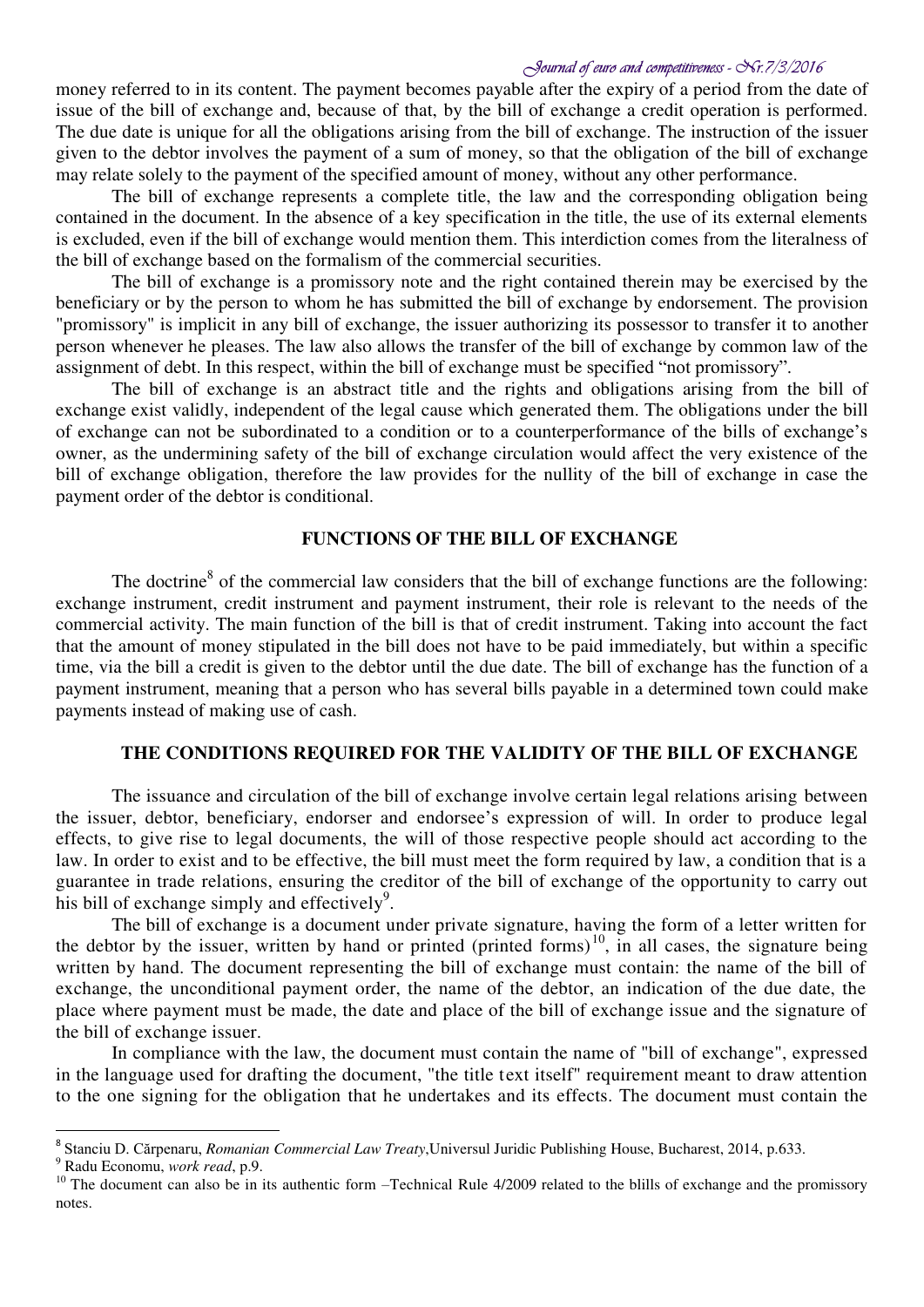order that the issuer gives to the debtor to pay to the beneficiary a certain amount of money. The law requires that the document provides the name of the person that has to make the payment, which is, the name of the debtor (name and surname of the individual or, where applicable, the name of the legal entity). In case of not mentioning the debtor, the bill of exchange becomes invalid.

According to the law, the document must indicate the maturity date, that is, the date when the payment becomes due and the holder could request the payment of the amount of money mentioned in the document. However, the document should provide the place where the debtor will have to pay; in the bill of exchange must be specified the person who will pay or will order the payment to be made.

The bill of exchange is a payment order, with a mandatory role and a tool that does not comply with this requirement is not a bill of exchange. Also, this titles should be unconditional and to expressly indicate the name of the debtor. A bill may apply to more debtors who can be held or not partners, but such a title for two debtors successively or alternately will not be considered as a bill of exchange.

A bill of exchange is not invalid on the ground that it is not dated, the value is not specified, or does not indicate where it is written or where it is paid.

 The reimbursement period is the period of time after which a bill of exchange becomes due. Thus, if such an instrument is payable 90 days after the date of issue or acceptance, the deadline shall be of 90 days.

If the issuer and the debtor are one and the same person or if the debtor is a fictitional or incompetent person, the title holder can consider it either a bill of exchange or a promissory note, according to his interests. In case a bill of exchange contains words prohibiting the transfer or indicating an intention that it should not be transferable, it is valid between the parties but it is not negotiable. A negotiable bill of exchange may be payable by a promissory note or by the debtor himself.

# **PAYMENT OF THE BILL OF EXCHANGE**

In order to pay the amount of money provided in the title, the bill of exchange must be presented for payment, since this is the only way it can be paid and because it is an indispensable condition in order manage validly the protest, namely a requirement that must be satisfied prior to any request for summons.

The legitimate holder of the title is entitled to the presentation of the bill of exchange and the right of payment and he can be the beneficiary indicated by the issuer in the bill of exchange or the endorsee that legitimates himself through an uninterrupted string of endorsements under the law.<sup>11</sup>

The bill of exchange payment may be required, first, from the accepting debtor, which is the main debtor of the bill. The bills shall be presented to the debtor for payment, even if he refused the acceptance because the refusal of the acceptance does not exclude the right of rthe debtor to pay the bill.

The payment of the bill of exchange may be required to maturity, which can be determined by issuing the title (maturity at a fixed date or within a certain period from the date of issue) or can be determined later by the owner of the bill (maturity date on demand or at a certain term from the demand).

The bill of exchange must be presented for payment at the place and address indicated in the title; the place of payment is the place mentioned in the bill or, if not indicated, placed next to the name indicated the debtor.The debtor who pays the bill of change can claim it to be handed to him with the specification of payment written by the owner on the title, in this case the proof of payment may be submitted by the debtor with bill of exchange signed by the holder of the bill, which was submitted after payment.

# **REFUSAL OF PAYMENT**

In case the bill of exchange is refused at payment, the holder of the bill of exchange who has not received the amount of money provided in the bill can obtain it by means related to the bill of exchange, actions governed by the common law.

According to the law, the means related to the bill of exchange represent procedures of

<sup>11</sup> Stanciu D. Cărpenaru, *Romanian Commercial Law Treaty*,Universul Juridic Publishing House, Bucharest, 2014, p.658.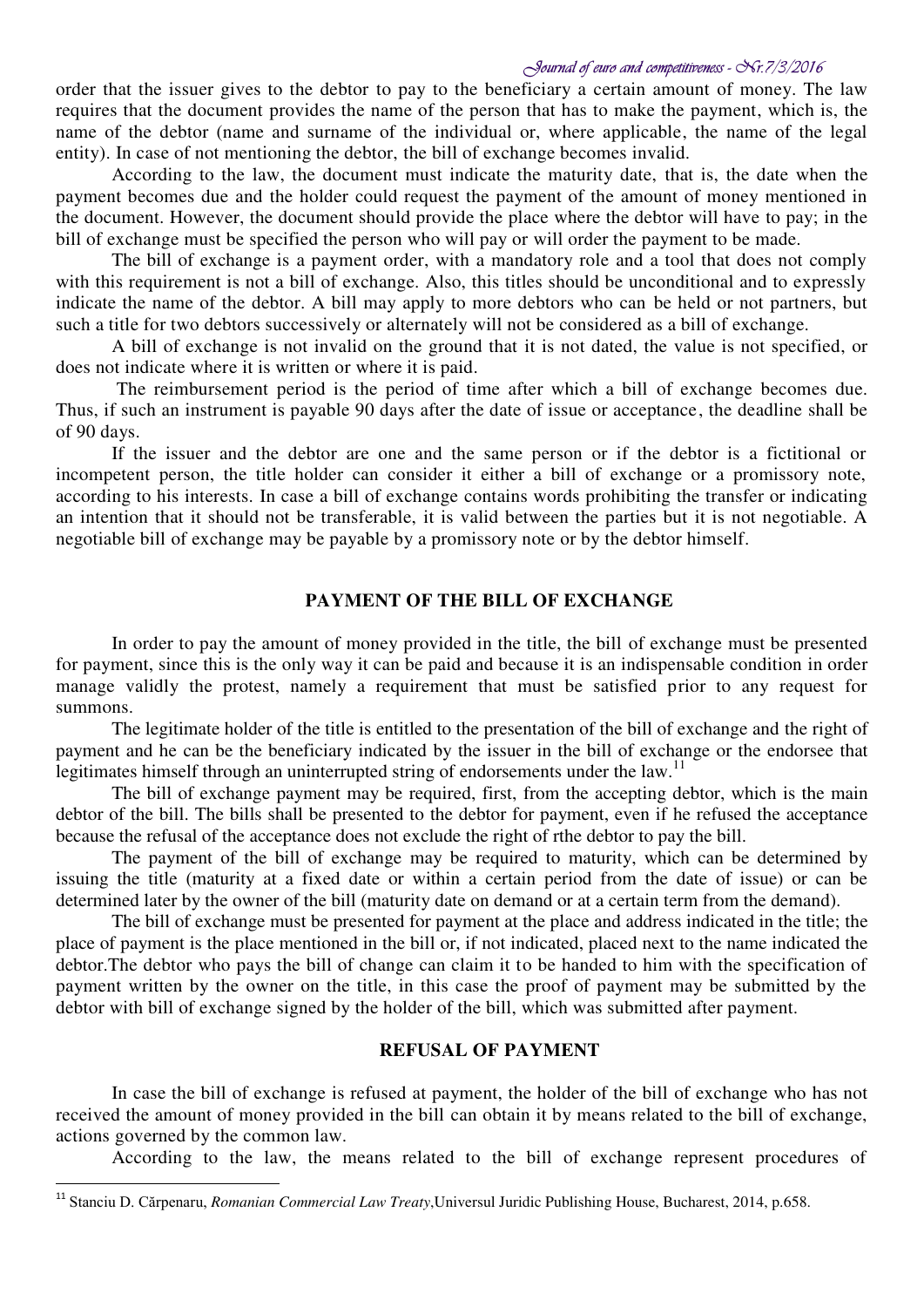revaluation of the bill of exchange rights arising from the principles underlying the bill. The bill of exchange actions are of two kinds: direct and of regression, the difference between them consisting in the categories of those bound to the bill of exchange, those bound directly or primarly and indirectly or of regression.

#### **THE RIGHT TO SUE FOR COMPENSATION**

In compliance with art. 53 of Law no. 58/1934, the bill of exchange holder may request on the path of suing for compensation the amount mentioned in the bill and the stipulated interest, the legal interest calculated from the due date as well as the payment of the protest, notification and other incurred expenses. It consists in the obligation to pay when the main bound individual fail to fulfil his duty. If the debtor fails to make the payment by the due date the holder can track those bound to the bill of exchange, that is the debtor and the endorsers who are forced by the right ro sue for compensation, the action against them being that of suing for compensation related to the bill of exchange.

The refusal to pay means, among other things, failure to pay the bill of exchange if the acceptance was refused in whole or in part, in case of bankruptcy of the debtor, even when the cessation of payment is due to the fact that the tracking of the debtor's goods had no result, even if it has not been done on the basis of a court order, and in case of the bill of exchange debtor's bankruptcy<sup>12</sup>.

The right to sue for compensation will be exercised at maturity after the title was presented to the debtor and he did not pay. If there is an unreasonable refusal for which the payment has not been made, then, the right to sue for compensation cannot be exercised. If the payment offered by intervention was refused the right to sue for compensation can not be exercised against the debtors for whom the payment was offered.

In case of a regress action before the due date or there are facts which emerge before the maturity that lead to the probability payment failure then the tracking of the debtors can be made before the maturity. In order for a regress action to be exercised before the due date there should be a total or partial refusal to accept payment.

The refusal to accept is not established by a declaration to refuse acceptance, but it must be based formally by protest. In case where the title was presented and the acceptance was refused, this not being established by protest, the owner has the opportunity to make another new presentation with the same purpose, if he fits in the submission deadline. In order for the regress action to be exercised the following formal requirements need to be met: presenting the bill of exchange for payment, the protest and the notification.

# **ENFORCEMENT OF THE BILL OF EXCHANGE**

According to the law, to assert the rights of the bill of exchange, the holder of the promissory note may use, in addition to direct action or regress action the immediate enforcement path of the bill of exchange, a simplified procedure which is faster and less expensive, avoiding the lawsuit. On the enforcement path of the bill of exchange the holder of the bill of exchange moves directly to enforcement under the bill of exchange, this is equivalent to an enforceable title.

The enforcement of the bill of exchange is done according to the law on the debtors of the bill of exchange, by the holder of the bill of exchange who may be the beneficiary or its last endorsee, but also on the regression debtors who paid the bill of exchange.

The court procedural measures and enforcement actions taken by the legislature to ensure the fulfillment of trade obligations are much more stringent in the bill of exchange law to lead faster and safer to the achievements of the righs arising from the title.

The of bill of exchange enforcement procedure established by law no. 58/1934 and no.59 / 1934 with the subsequent amendments, required precondition investiture of enforceability of the bills of exchange, promissory notes or checks, also preserved by the regulations currently aplicabile.

<sup>12</sup>Stanciu D. Cărpenaru, *Romanian Commercial Law Treaty*,Universul Juridic Publishing House, Bucharest, 2014,p.661.